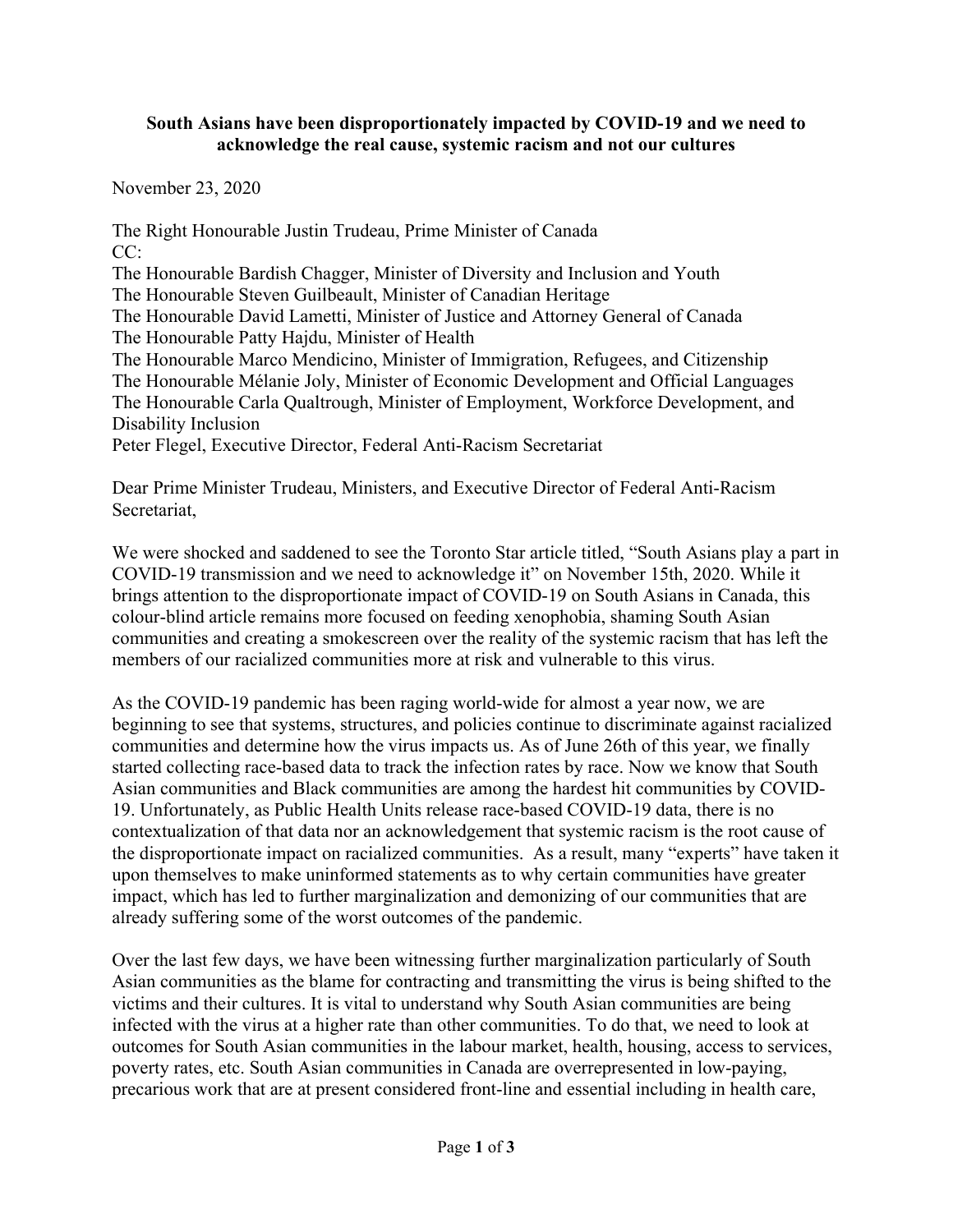farms, grocery stores, public transportation and factories. Systemic racism in the labour market ensures many racialized, immigrant and migrant workers are disproportionately in precarious employment. Workers are hired through temp agencies, subcontractors and labour brokers and conditions include no paid sick days, low wages, no health benefits, high rates of injuries and insecure hours. Many medical officers and now elected officials are calling on the Ford Government to ensure paid sick days so that workers do not have to choose between their health and putting food on the table. South Asian communities have had lower health outcomes for decades in this country. South Asian communities are overrepresented in hidden homelessness and precarious housing. South Asian communities, especially those who are immigrants, have greater barriers to accessing services due to language and transportation challenges.

Communities where South Asians live are also inflicted with dramatic inequities when it comes to provincial health care funding. For example, the inequitable funding levels in places like Brampton, Rexdale and Malton are less than half of the Provincial average and this greatly impacts about half a million taxpaying South Asians. Any additional Federal health resources given to the Province should be priority directed to these highly impacted areas.

When we look at the impact of COVID-19 on South Asian communities, we have seen these outcomes worsening. South Asian communities have the second highest unemployment rate (second to Indigenous communities) at 17.8% compared to the national unemployment rate of 10.9%. According to a national survey by the Association for Canadian Studies which ranked economic vulnerability by ethnicity, 75% South Asians respondents reported the economic crisis was a major threat to their personal finances, 53% indicated they had trouble paying bills and 65% indicated they suffered income loss directly related to the pandemic. In a different study, South Asian communities in Canada reported lower levels of mental health compared to all other racialized communities during the pandemic.

As community organizations and activists, we knew when the pandemic hit, the systems currently in place would result in disproportionate impact on the marginalized and racialized communities. Many South Asian-serving agencies, including the Council of Agencies Serving South Asians, Tamil Canadian Centre for Civic Action, Punjabi Community Health Services, South Asian Legal Clinic of Ontario, Bangladeshi Canadian Community Services, and South Asian Women's Rights Organization have been working double time, through a COVID Response and Recovery Initiative, in order to provide language appropriate and culturally tailored COVID relief information and services to South Asians with language and technology barriers. We have been running programs and campaigns to provide language-specific COVID relief information through Helplines, developing infographics on health and safety, legislative changes, government benefits, etc., organizing virtual events and forums for the communities to learn and engage, providing virtual counselling services, supporting shelters and those who are precariously housed, and providing food to those who are food insecure. Despite our best efforts with the limited resources we are provided, COVID continues to rage on within our communities.

There are almost 2 million South Asians living in Canada, many are struggling to make a decent living, working in unsafe conditions, and supporting front-line services during this pandemic. They are under-served, under-resourced, and targets of systemic racism. Media